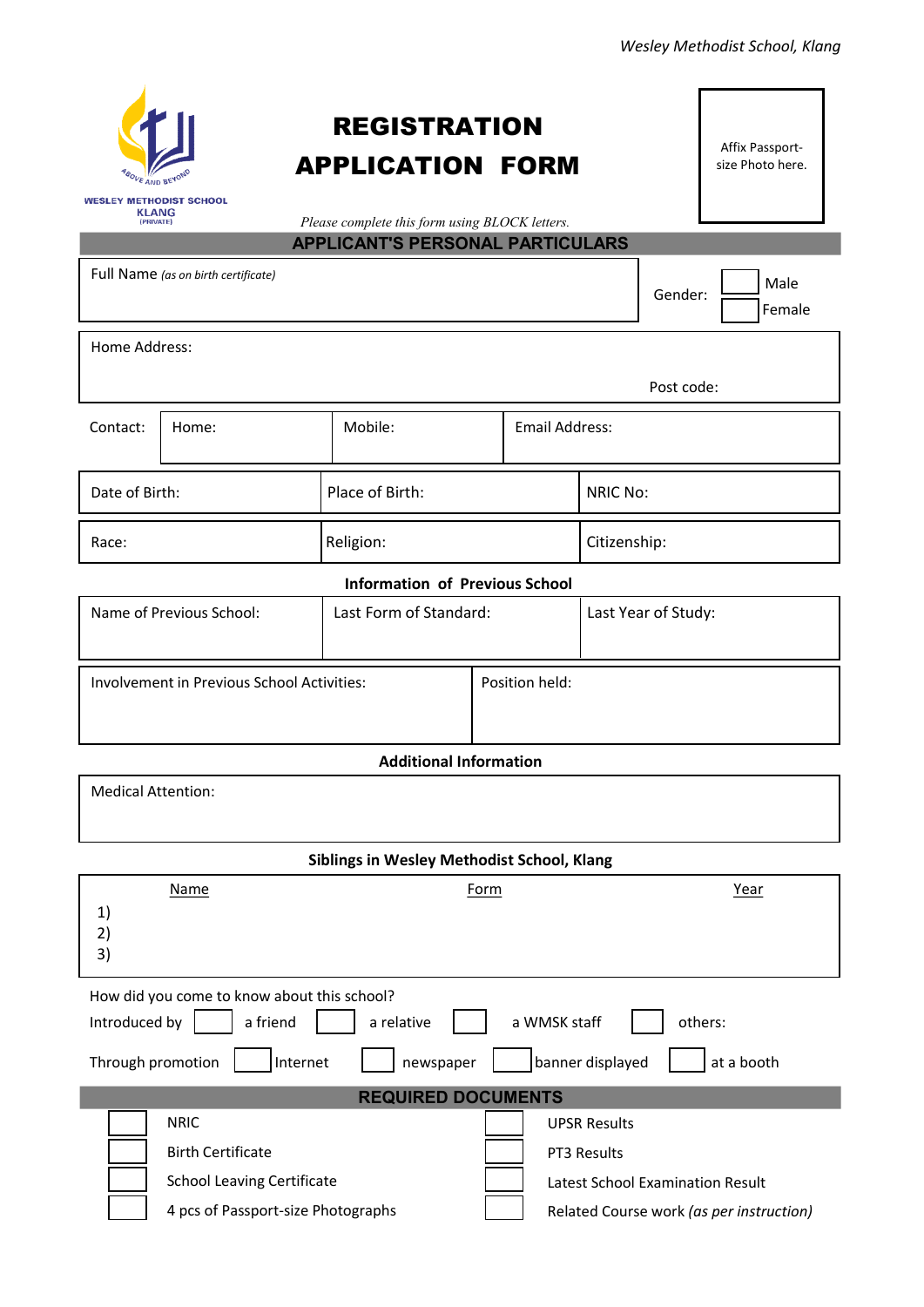|                         | Wesley Methodist School, Klang |
|-------------------------|--------------------------------|
|                         |                                |
|                         | <b>PARTICULARS OF FATHER</b>   |
| Full Name:              |                                |
| <b>NRIC No:</b>         | Citizenship:                   |
| Occupation:             |                                |
| Name of Company:        |                                |
| Office Address:         |                                |
|                         |                                |
| (Office)<br>Contact No: | (Mobile)                       |
| <b>Email Address:</b>   |                                |
|                         | <b>PARTICULARS OF MOTHER</b>   |
| Full Name:              |                                |
| <b>NRIC No:</b>         | Citizenship:                   |
| Occupation:             |                                |
| Name of Company:        |                                |
| Office Address:         |                                |
|                         |                                |
| (Office)<br>Contact No: | (Mobile)                       |
| <b>Email Address:</b>   |                                |
|                         | <b>PARTICULARS OF GUARDIAN</b> |
| Full Name:              |                                |
| <b>NRIC No:</b>         | Citizenship:                   |
| Occupation:             |                                |
| Name of Company:        |                                |
| Office Address:         |                                |
|                         |                                |
| (Office)<br>Contact No: | (Mobile)                       |
| <b>Email Address:</b>   |                                |